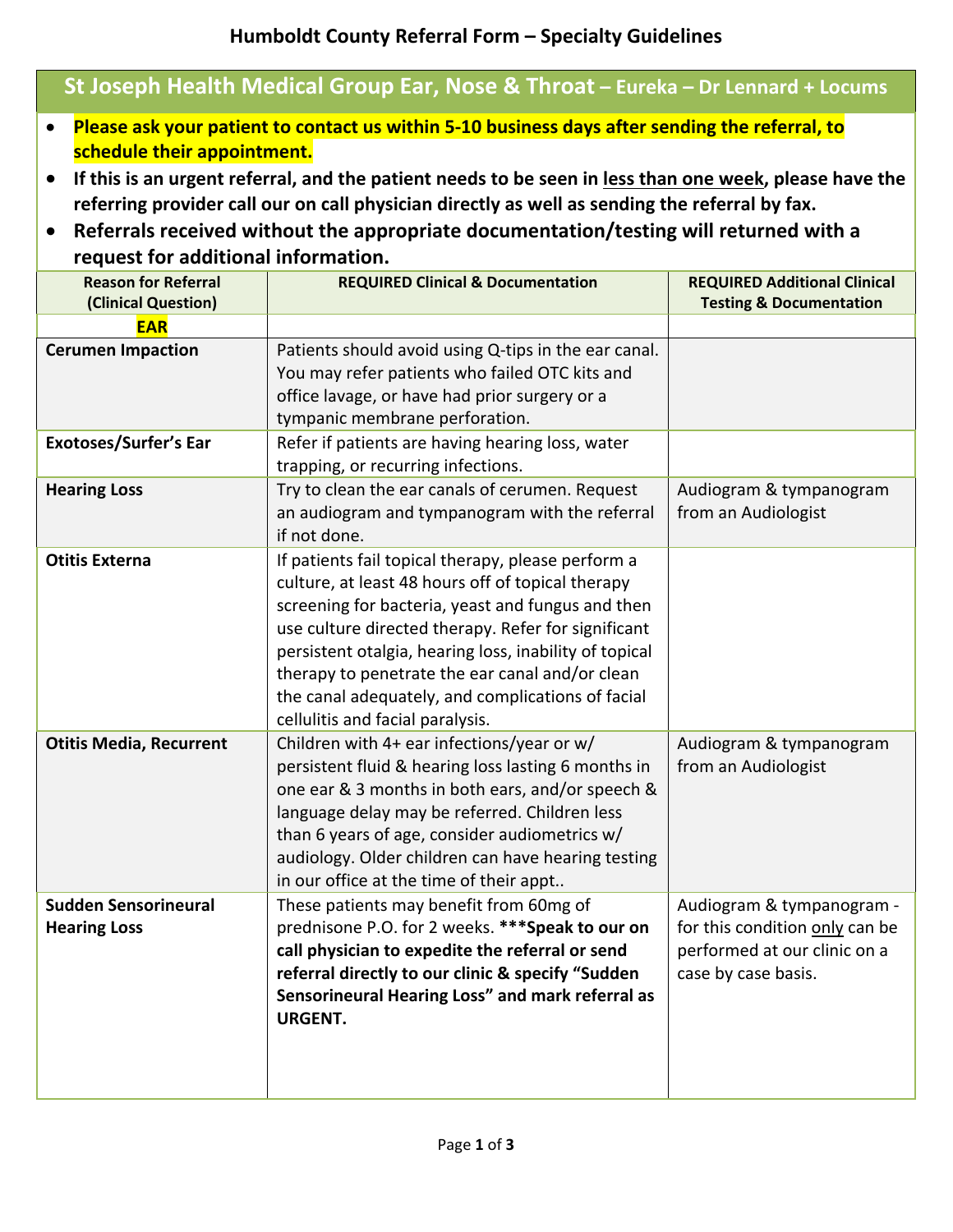## **Humboldt County Referral Form – Specialty Guidelines**

| <b>Reason for Referral</b><br>(Clinical Question) | <b>REQUIRED Clinical &amp; Documentation</b>                                                          | <b>REQUIRED Additional Clinical</b><br><b>Testing &amp; Documentation</b> |
|---------------------------------------------------|-------------------------------------------------------------------------------------------------------|---------------------------------------------------------------------------|
| <b>Tinnitus</b>                                   | This is often due to an underlying high frequency                                                     | Audiogram & tympanogram                                                   |
|                                                   | hearing loss. Request an audiogram and                                                                | from an Audiologist                                                       |
|                                                   | tympanogram with the referral if not done                                                             |                                                                           |
| <b>Vertigo</b>                                    | Check for Benign positional vertigo with the Dix-                                                     | Audiogram & tympanogram                                                   |
|                                                   | Halpike Maneuver. Request an audiogram and                                                            | from an Audiologist                                                       |
|                                                   | tympanogram with the referral if one not done.                                                        |                                                                           |
| <b>NOSE</b>                                       |                                                                                                       |                                                                           |
| <b>Allergic Rhinitis</b>                          | Patients need to be tried on allergy medicines in                                                     |                                                                           |
|                                                   | the form of nasal steroids, antihistamines, and                                                       |                                                                           |
|                                                   | Singulair separately or in combination for at least                                                   |                                                                           |
|                                                   | six weeks.                                                                                            |                                                                           |
| <b>Chronic Sinusitis</b>                          | For adults failing medical management of sinusitis                                                    | Sinus CT without contrast                                                 |
|                                                   | lasting greater than 12 weeks or recurring at least                                                   |                                                                           |
|                                                   | 4 times per year, if able to obtain insurance                                                         |                                                                           |
|                                                   | authorization and not pregnant, order a sinus CT<br>without contrast and if abnormal place a referral |                                                                           |
| <b>Nasal Deformity</b>                            | Please refer patients who would like to change                                                        |                                                                           |
|                                                   | the appearance of their nose. (Dr Barkdull)                                                           |                                                                           |
| <b>Nasal Fracture</b>                             | Nasal X-rays are not necessary. Place an urgent                                                       |                                                                           |
|                                                   | referral now for the patient to be seen 7-10 days                                                     |                                                                           |
|                                                   | after the injury. (3-5 days for Dr Lennard)                                                           |                                                                           |
| <b>Nasal Mass</b>                                 | For patients with a suspected significant sized                                                       | Sinus CT without contrast                                                 |
|                                                   | intranasal mass, tumor or polyps, if able to obtain                                                   |                                                                           |
|                                                   | insurance approval and not pregnant order a                                                           |                                                                           |
|                                                   | sinus CT without contrast and if abnormal, place a                                                    |                                                                           |
|                                                   | referral                                                                                              |                                                                           |
| <b>Nasal Obstruction</b>                          | Patients who have nasal obstruction despite                                                           |                                                                           |
|                                                   | medical treatment, either due to a deviated                                                           |                                                                           |
|                                                   | septum, severe allergies or hypertrophic                                                              |                                                                           |
|                                                   | turbinates.                                                                                           |                                                                           |
| <b>THROAT</b>                                     |                                                                                                       |                                                                           |
| <b>Dysphagia</b>                                  | Consider PPIs for reflux.                                                                             | <b>Modified Barium Swallow</b>                                            |
|                                                   |                                                                                                       |                                                                           |
| <b>Hoarseness</b>                                 | Please refer for hoarseness lasting greater than 1                                                    |                                                                           |
|                                                   | month in duration                                                                                     |                                                                           |
| <b>Tonsil and Adenoid</b>                         | Refer patients who are symptomatic, including                                                         | Sleep study if age 7 or older                                             |
| Hypertrophy                                       | snoring & sleep apnea, mouth breathing or                                                             |                                                                           |
|                                                   | recurring ear infections                                                                              |                                                                           |
|                                                   |                                                                                                       |                                                                           |
|                                                   |                                                                                                       |                                                                           |
|                                                   |                                                                                                       |                                                                           |
|                                                   |                                                                                                       |                                                                           |